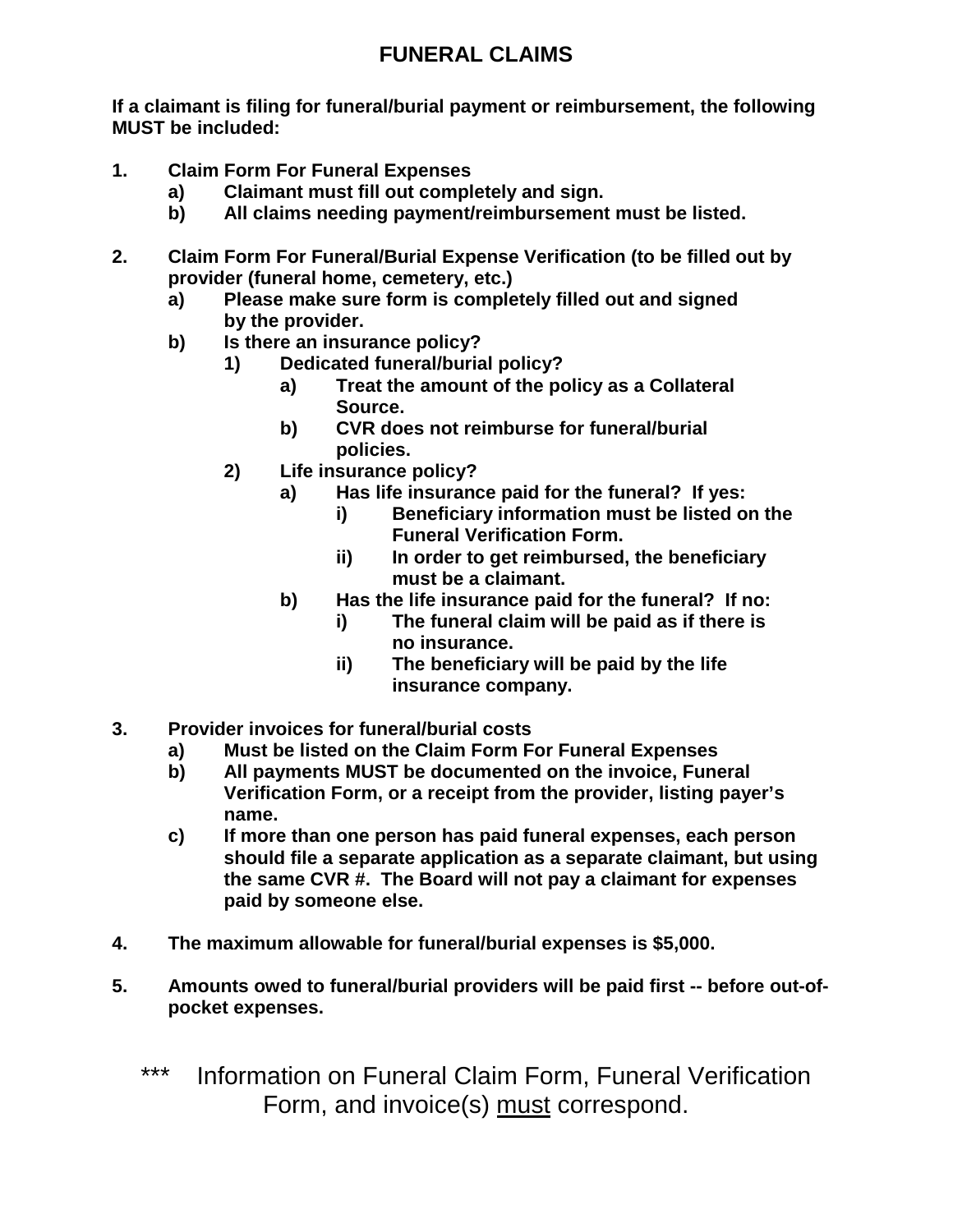## **CLAIM FORM FOR FUNERAL EXPENSES**

Revised: August 13, 2014

| THIS FORM IS TO BE COMPLETED BY THE CLAIMANT                                                                                                                                                                                                                                                                                                                                                                                                                                                                                                                                                                                                                |                                   |                                                   |                                                              |                                         |  |
|-------------------------------------------------------------------------------------------------------------------------------------------------------------------------------------------------------------------------------------------------------------------------------------------------------------------------------------------------------------------------------------------------------------------------------------------------------------------------------------------------------------------------------------------------------------------------------------------------------------------------------------------------------------|-----------------------------------|---------------------------------------------------|--------------------------------------------------------------|-----------------------------------------|--|
|                                                                                                                                                                                                                                                                                                                                                                                                                                                                                                                                                                                                                                                             |                                   |                                                   |                                                              |                                         |  |
| Claimant Name: Web and the contract of the contract of the contract of the contract of the contract of the contract of the contract of the contract of the contract of the contract of the contract of the contract of the con                                                                                                                                                                                                                                                                                                                                                                                                                              |                                   |                                                   |                                                              |                                         |  |
|                                                                                                                                                                                                                                                                                                                                                                                                                                                                                                                                                                                                                                                             |                                   |                                                   |                                                              |                                         |  |
| NOTE: Neither the CVR Board nor the Sheriff's Office is responsible for your bills.<br>Therefore, neither the Board nor the Sheriff's office is to be listed as the guarantor on any invoices or statements.                                                                                                                                                                                                                                                                                                                                                                                                                                                |                                   |                                                   |                                                              |                                         |  |
| STEP 1. ANSWER THESE QUESTIONS ABOUT YOUR EXPENSES.                                                                                                                                                                                                                                                                                                                                                                                                                                                                                                                                                                                                         |                                   |                                                   |                                                              |                                         |  |
| 1. A. Are you responsible for any of these bills? [ ] Yes [ ] No, then who?________________________<br>B. If not, have you paid all or part of them anyway? [ ] Yes [ ] No<br>NOTE: If you answered NO to questions 1A or 1B; stop here. You cannot submit a claim for this expense.<br>If you answered YES to either question, please continue.<br>2. Complete the following information for all insurance and/or benefit plans which might cover these expenses.<br>If you have no insurance, please write "None" for company name.<br>3. Attach a Funeral/Burial Verification Form completed and signed for each provider (funeral home, cemetery, etc). |                                   |                                                   |                                                              |                                         |  |
|                                                                                                                                                                                                                                                                                                                                                                                                                                                                                                                                                                                                                                                             |                                   |                                                   |                                                              |                                         |  |
|                                                                                                                                                                                                                                                                                                                                                                                                                                                                                                                                                                                                                                                             | Group Number ____________________ |                                                   |                                                              |                                         |  |
|                                                                                                                                                                                                                                                                                                                                                                                                                                                                                                                                                                                                                                                             |                                   |                                                   |                                                              |                                         |  |
|                                                                                                                                                                                                                                                                                                                                                                                                                                                                                                                                                                                                                                                             |                                   |                                                   |                                                              |                                         |  |
|                                                                                                                                                                                                                                                                                                                                                                                                                                                                                                                                                                                                                                                             |                                   |                                                   |                                                              |                                         |  |
| STEP 2. LIST ALL EXPENSES. Include current itemized bills from the funeral home, cemetery, flowers, etc. Do not<br>include bills paid in full by <b>burial</b> insurance.                                                                                                                                                                                                                                                                                                                                                                                                                                                                                   |                                   |                                                   |                                                              |                                         |  |
| <b>Provider Name</b>                                                                                                                                                                                                                                                                                                                                                                                                                                                                                                                                                                                                                                        | Total<br><b>Bill</b><br>٠         | Amount paid by<br>burial Ins.,<br>donations, etc. | Amount paid<br>by Life Ins.<br>or Claimant<br>$\blacksquare$ | <b>Amount Owed</b><br>to Providers<br>= |  |
|                                                                                                                                                                                                                                                                                                                                                                                                                                                                                                                                                                                                                                                             |                                   |                                                   |                                                              |                                         |  |
|                                                                                                                                                                                                                                                                                                                                                                                                                                                                                                                                                                                                                                                             |                                   |                                                   |                                                              |                                         |  |
|                                                                                                                                                                                                                                                                                                                                                                                                                                                                                                                                                                                                                                                             |                                   |                                                   |                                                              |                                         |  |
|                                                                                                                                                                                                                                                                                                                                                                                                                                                                                                                                                                                                                                                             |                                   |                                                   |                                                              |                                         |  |
|                                                                                                                                                                                                                                                                                                                                                                                                                                                                                                                                                                                                                                                             |                                   |                                                   |                                                              |                                         |  |
|                                                                                                                                                                                                                                                                                                                                                                                                                                                                                                                                                                                                                                                             |                                   |                                                   |                                                              |                                         |  |
|                                                                                                                                                                                                                                                                                                                                                                                                                                                                                                                                                                                                                                                             |                                   |                                                   |                                                              |                                         |  |
|                                                                                                                                                                                                                                                                                                                                                                                                                                                                                                                                                                                                                                                             |                                   |                                                   |                                                              |                                         |  |
|                                                                                                                                                                                                                                                                                                                                                                                                                                                                                                                                                                                                                                                             |                                   |                                                   |                                                              |                                         |  |
| YOU MUST ATTACH A COPY OF THE ITEMIZED BILL AND INSURANCE SETTLEMENT FOR EACH EXPENSE CLAIMED.                                                                                                                                                                                                                                                                                                                                                                                                                                                                                                                                                              |                                   |                                                   |                                                              |                                         |  |
| STEP 3. CLAIMANT SIGNATURE: WAS ARRESTED FOR A STEP 3. CLAIMANT SIGNATURE:                                                                                                                                                                                                                                                                                                                                                                                                                                                                                                                                                                                  |                                   |                                                   |                                                              |                                         |  |
|                                                                                                                                                                                                                                                                                                                                                                                                                                                                                                                                                                                                                                                             |                                   |                                                   |                                                              |                                         |  |
|                                                                                                                                                                                                                                                                                                                                                                                                                                                                                                                                                                                                                                                             |                                   |                                                   |                                                              |                                         |  |
| PLEASE SEND THIS FORM AND REQUIRED ATTACHMENTS TO YOUR CLAIMS INVESTIGATOR.                                                                                                                                                                                                                                                                                                                                                                                                                                                                                                                                                                                 |                                   |                                                   |                                                              |                                         |  |